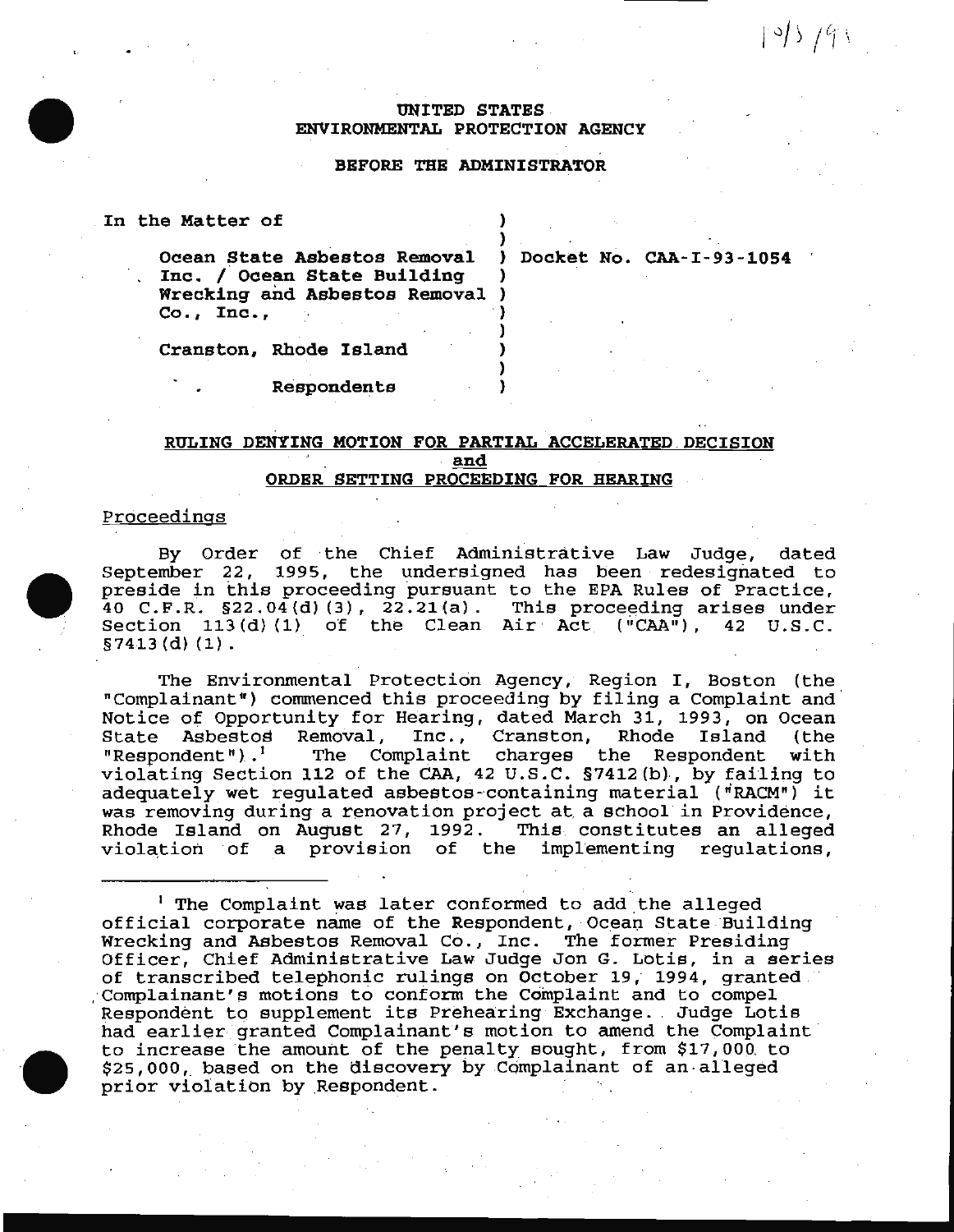the National Emission Standards for Hazardous Pollutants<br>("NESHAPs") for asbestos. 40 C.F.R. §61.141(c)(6)(1). In its for asbestos, 40 C.F.R.  $\S 61.141(c) (6) (1)$ . Answer, Respondent, through its attorneys Mosca & Volpe, North Kingstown, Rhode Island, denied the material allegations of the<br>Complaint. Respondent seeks a civil penalty in the amount of Respondent seeks a civil penalty in the amount of  $$25,000$ , which is the maximum allowed for one day of violation pursuant to 42 U.S.C. §7413(d) (1).

#### Ruling on Motion for Partial Accelerated Decision on Liability

On December 15, 1994, Complainant filed a Motion for Partial Accelerated Decision as to liability on Count I of the Complaint. Respondent filed its Objection and Supporting Argument on December 28, 1994 opposing Complainant's Motion for Partial Accelerated Decision. This ruling addresses that motion.

Complainant has supported its motion by submitting affidavits by William A. Osbahr, the EPA environmental engineer who conducted the inspection of Respondent's renovation project, and Howard S. Davis, the EPA microbiologist who analyzed the samples taken from The Respondent did not submit any additional evidentiary materials, but contends that it has the right to crossexamine Complainant's witnesses and offer its own witnesses who could testify contrary to Complainant's. Both parties also refer to their Prehearing Exchanges submitted previously in this proceeding. ·

The EPA Rules of Practice, §22. 20 (a) , allow the Presiding Officer to render an accelerated decision without a hearing "if no genuine issue of material fact exists and a party is entitled to judgment as a matter of law." This procedure is analogous to the motion for summary judgment under Section 56 of the Federal Rules<br>of Civil Procedure.<sup>2</sup> The burden of showing there exists no The burden of showing there exists no genuine issue of material fact is upon the Complainant in this proceeding as the moving party. Adickes v. Kress, 398 U.S. 144,<br>157-160 (1970). In considering a motion for summary judgment or In considering a motion for summary judgment or accelerated decision, the tribunal must construe the factual record and reasonable inferences therefrom in the light most favorable to<br>the non-moving party. Cone v. Longmont United Hosp. Assoc., 14 Cone v. Longmont United Hosp. Assoc., 14 F.3d 526, 528 (10th Cir. 1994). The mere allegation of a factual dispute will not defeat a properly supported motion for accelerated decision. Anderson v. Liberty Lobby, Inc., 477 U.S. 242, 256 (1986) . The decision on a motion for summary judgment or accelerated decision must be based on the pleadings, affidavits,

 $^2$  Numerous decisions of Administrative Law Judges and the Environmental Appeals Board have recognized the equivalence of the motion for accelerated decision under Rule 22.20(a) with the motion for summary judgment under F.R.C.P. 56. See, e.g., In re CWM Chemical Serv., TSCA Appeal 93-1, 1995 TSCA Lexis 10, 25 (EAB, Order on Interlocutory Appeal, May 15, 1995).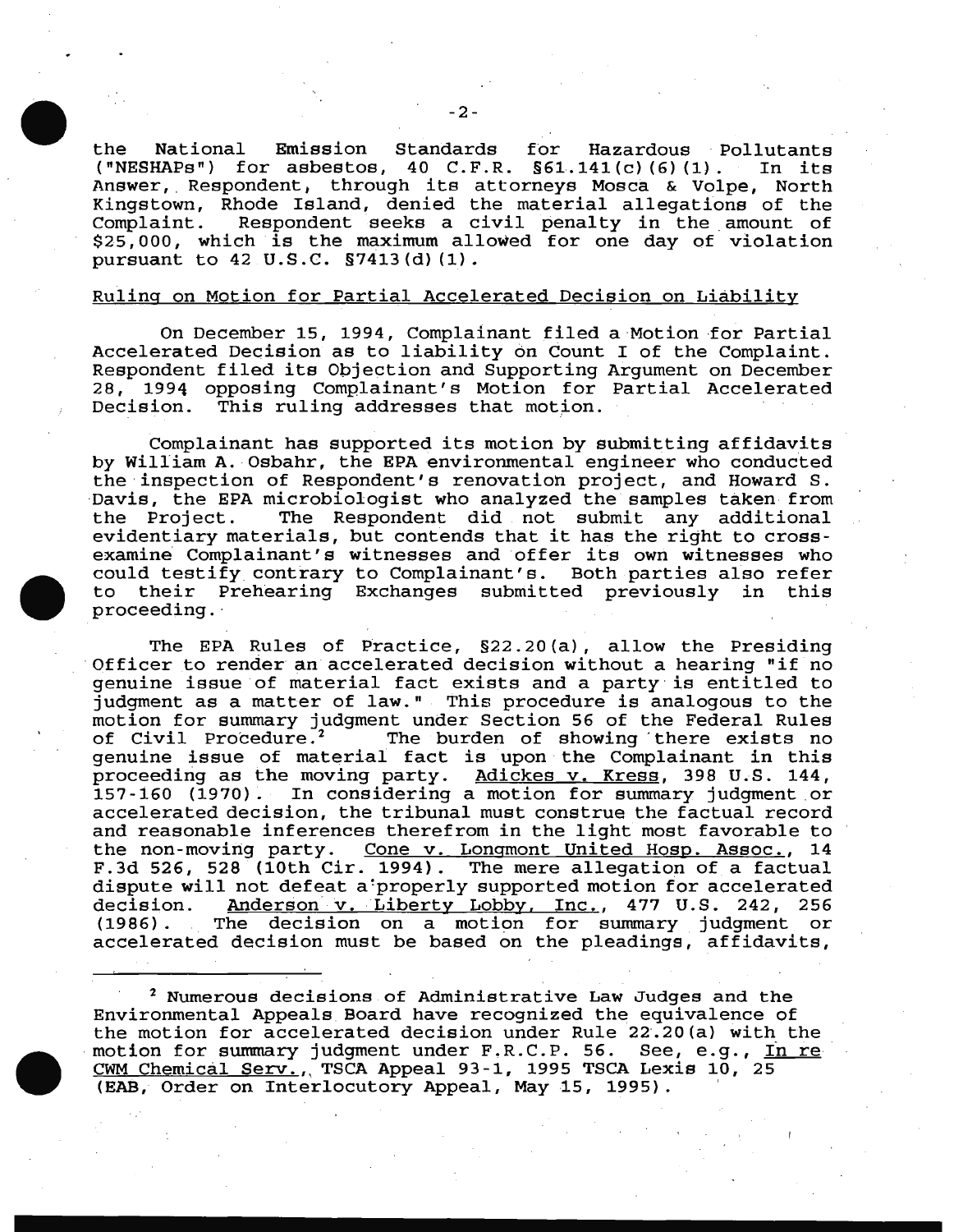and other evidentiary materials submitted in support or opposition to the motion.  $40$  C.F.R.  $$22.20(a)$ , F.R.C.P. 56(c), Celotex Corp. v. Catrett, 477 U.S. 317, 324 (1986).

The Complainant's inspector, Mr. Osbahr, set forth the<br>details of his August 27, 1992 inspection in a Compliance of his August 27, 1992 inspection in a Compliance Inspection Report dated March l, 1993 submitted with Complainant's Prehearing Exchange. In that report, he describes visiting the project and finding two bags that appeared filled with dry asbestos-containing material -- one in a dumpster and one in the<br>containment area. He took samples from those two bags. The He took samples from those two bags. The Prehearing Exchange also includes Mr. Davis' analysis report of those samples, which finds they contained, respectively, 30% and 35% chrysotile asbestos. Complainant now asserts that because none of Respondent's witnesses identified in its Prehearing Exchange was present during Mr. Osbahr's observations or Mr. Davis' analysis, Respondent cannot dispute Mr. Osbahr's conclusion that the bags contained RACM that was not adequately wet.

In its Answer, Respondent denied the allegation in the Amended Complaint  $($   $\vert$  13) that "the EPA inspector observed dry, friable RACM that had been stripped or removed and was not adequately wet to ensure that it remain wet until collected and contained or treated in preparation for disposal." In its Prehearing Exchange, Respondent offered three witnesses who will testify about the asbestos removal techniques followed at the project in Providence. Two of them, Michael Macaruso and Steven Tassinieri, were present at various times during Mr. Osbahr's inspection. Respondent also points out that Complainant offers no explanation why Mr. Osbahr's inspection report was not produced until over six months after his inspection, and asserts that its witnesses will offer probative evidence. Respondent further contends it has the right to crossexamine Complainant's witnesses as' to their observations, chain of custody, and sampling and analysis methods.

In these circumstances it is not appropriate to grant Complainant's motion for a partial accelerated decision on liability. To do so would deprive Respondent of its right to confront and cross-examine adverse witnesses. The evidentiary confront and cross-examine adverse witnesses. materials and Prehearing Exchanges do not fully establish a prima facie case supporting liability. Viewing the record thus far most favorably to the Respondent as the non-moving party, genuine issues of material fact remain as to the circumstances of Mr. Osbahr's observations, the chain of custody of the samples, and the sampling<br>techniques. By their nature, these factual matters can be By their nature, these factual matters can be elucidated through cross-examination of the witnesses who have<br>exclusive knowledge of their own observations and analyses. In exclusive knowledge of their own observations and analyses. addition, it appears from Mr. Osbahr's inspection report that at least two of Respondent's witnesses, Michael Macaruso and Steven<br>Tassinieri, were present at various times during Osbahr's inspection and could be in a position to offer contradictory

I .

............................. \_\_\_\_\_\_\_\_\_\_\_\_\_\_ \_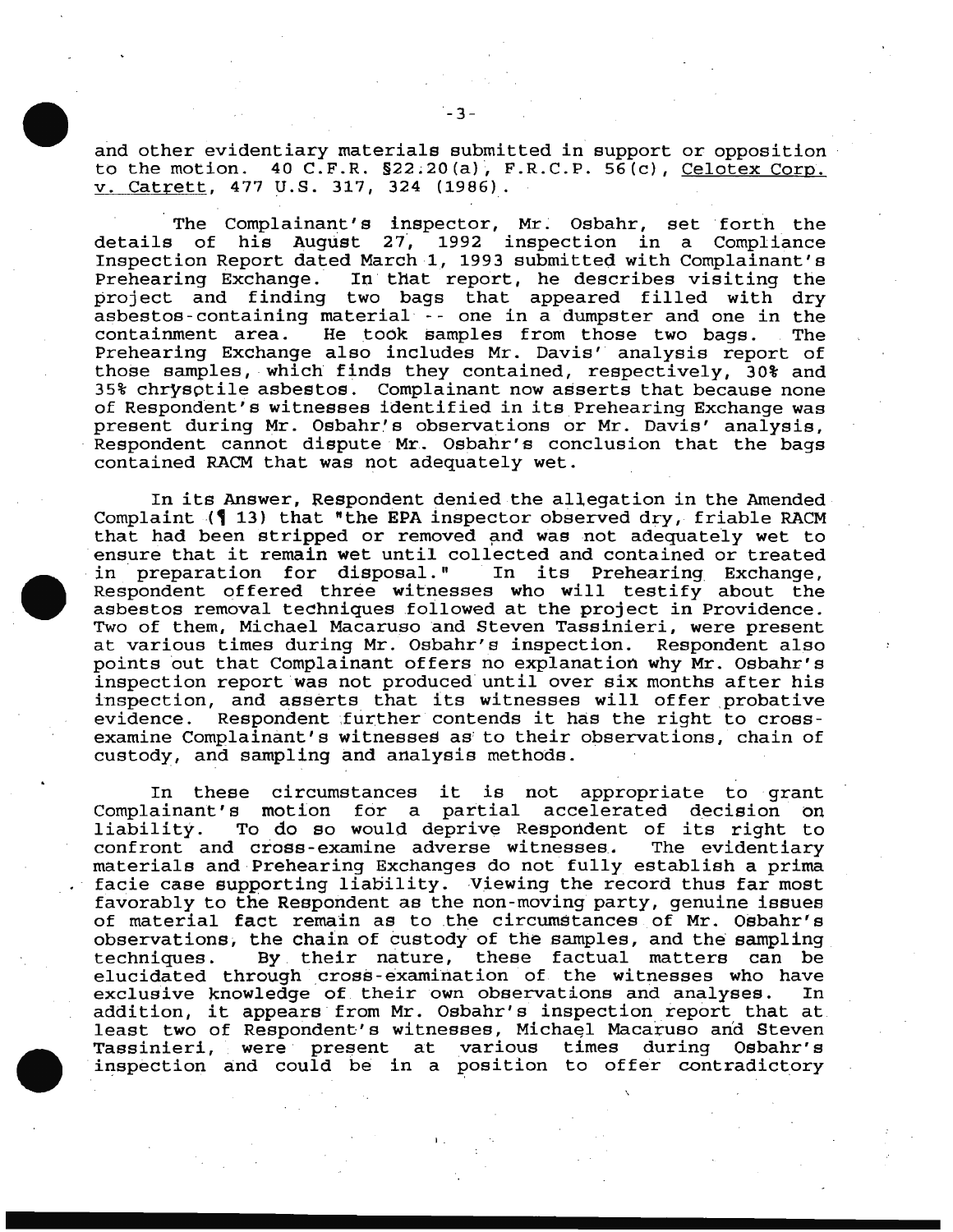testimony. Accordingly, Complainant's Motion for Partial Accalerated Decision on Liability is denied.

### Order Setting Proceeding for Hearing

The hearing in this proceeding will convene at 10:00 a.m. on Tuesday, January 23, i996, in Providence, Rhode Island, continuing if necessary on January 24, 1996. The parties will be advised later of the exact location of the hearing.

 The . Regional Hearing Clerk is requested to arrange for appropriate hearing accommodations for January 23-24, 1996, and for the services of a stenographic reporter to transcribe the proceedings. The undersigned's office shall be notified upon the completion of these arrangements. When a hearing facility is acquired, a further order will issue advising the parties of the location and addressing other pertinent matters associated with the proceeding. ·

Andrew S. Plarlater

Administrative Law Judge

Dated: October  $\zeta$ , 1995 Washington, D.C.